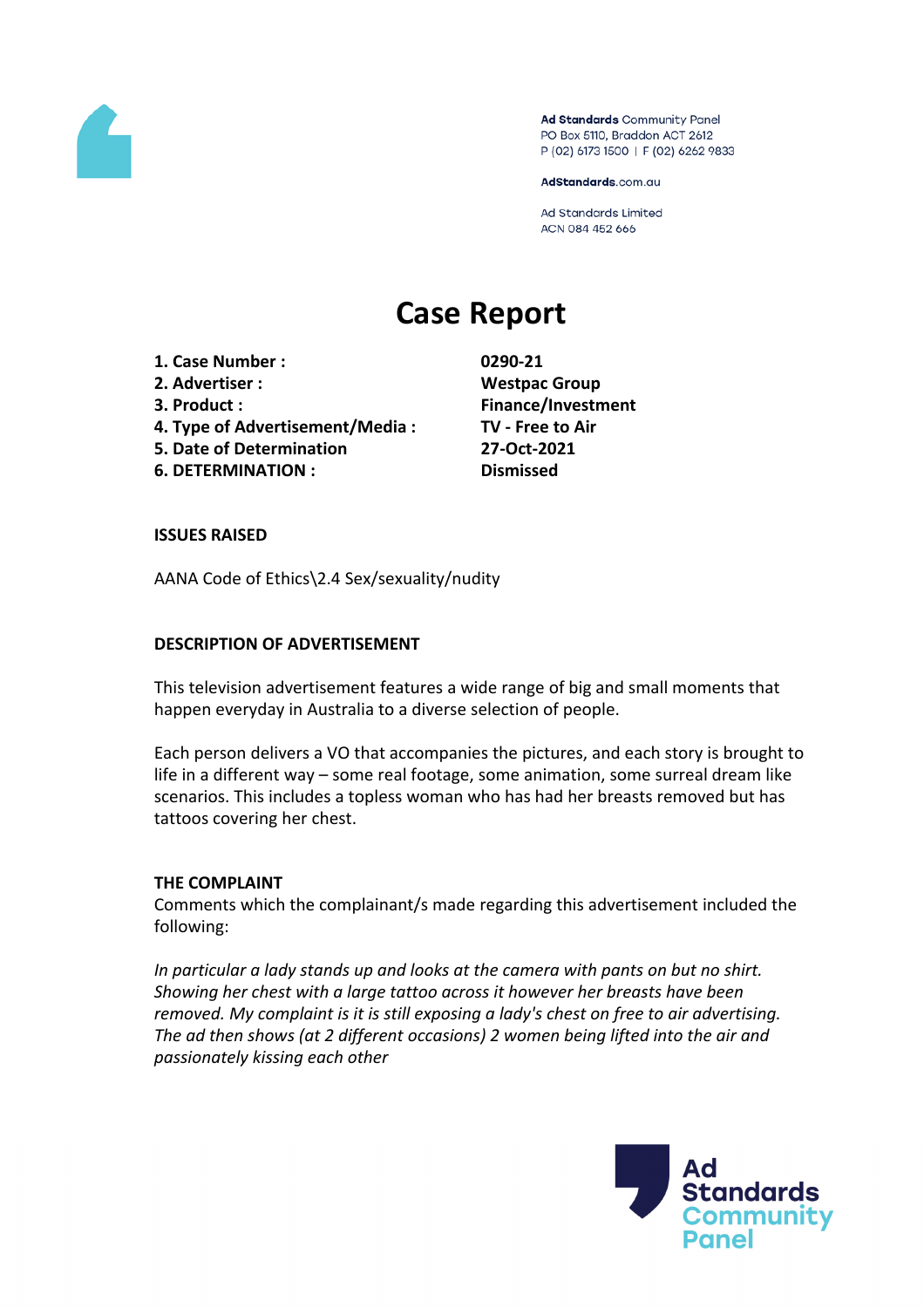

# **THE ADVERTISER'S RESPONSE**

Comments which the advertiser made in response to the complainant/s regarding this advertisement include the following:

*At Westpac, we support a wide range of diversity, and we are proud to support Australia's LGBTIQ communities, which represents part of our customer base and our workforce. Inclusion of all Australians is important to our brand and our business. There are many relationships, age groups, genders and ethnicities featured in our commercial including that of a same sex couple that acknowledge the diversity of the Australian community. We furthermore want to show Australians that we understand life is made up of big and small moments and that we are here to help. Helping our customers navigate life's big moments includes major operations like a mastectomy, as seen in our commercial.*

*The below link from our website provides further detail on how we can help and support many of our customers through difficult times.*

*https://www.westpac.com.au/help/lifemoments/*

*Upon producing this commercial we reviewed the code at https://aana.com.au/wpcontent/uploads/2020/09/AANA\_Code\_of\_Ethics\_Effective\_February\_2021.pdf and have such reviewed again in line with these complaints. We still believe that that this work meets the criteria under section 2 with specific comments below:* 

- *2.1 - It does not portray, discriminate, or vilify a person or section of the community on account of race, ethnicity, nationality, gender, age, sexual orientation, religion, disability, mental illness, or political belief.*
- *2.2 – It does not employ sexual appeal with any of the talent shown within.*
- *2.3 - It does not present or portray violence within any of the scenes.*
- *2.4 – It treats nudity (mastectomy scene) with sensitivity to the relevant audience. The talent in fact was a woman who had recently had a mastectomy.*
- *2.5 – Appropriate language has been used for the relevant audience and medium and no strong or obscene language has been used.*
- *2.6 – It does not depict material contrary to Prevailing Community Standards on health and safety.*
- *2.7 – Advertising is clearly distinguishable as such.*

*We appreciate and respect that not everyone may share these views and hope that our response provides some further background and context. Thank you for the opportunity to respond to the complaint submitted. We are happy to answer any further questions Ad Standards may have.*

# **THE DETERMINATION**

The Ad Standards Community Panel (the Panel) considered whether this advertisement breaches Section 2 of the AANA Code of Ethics (the Code).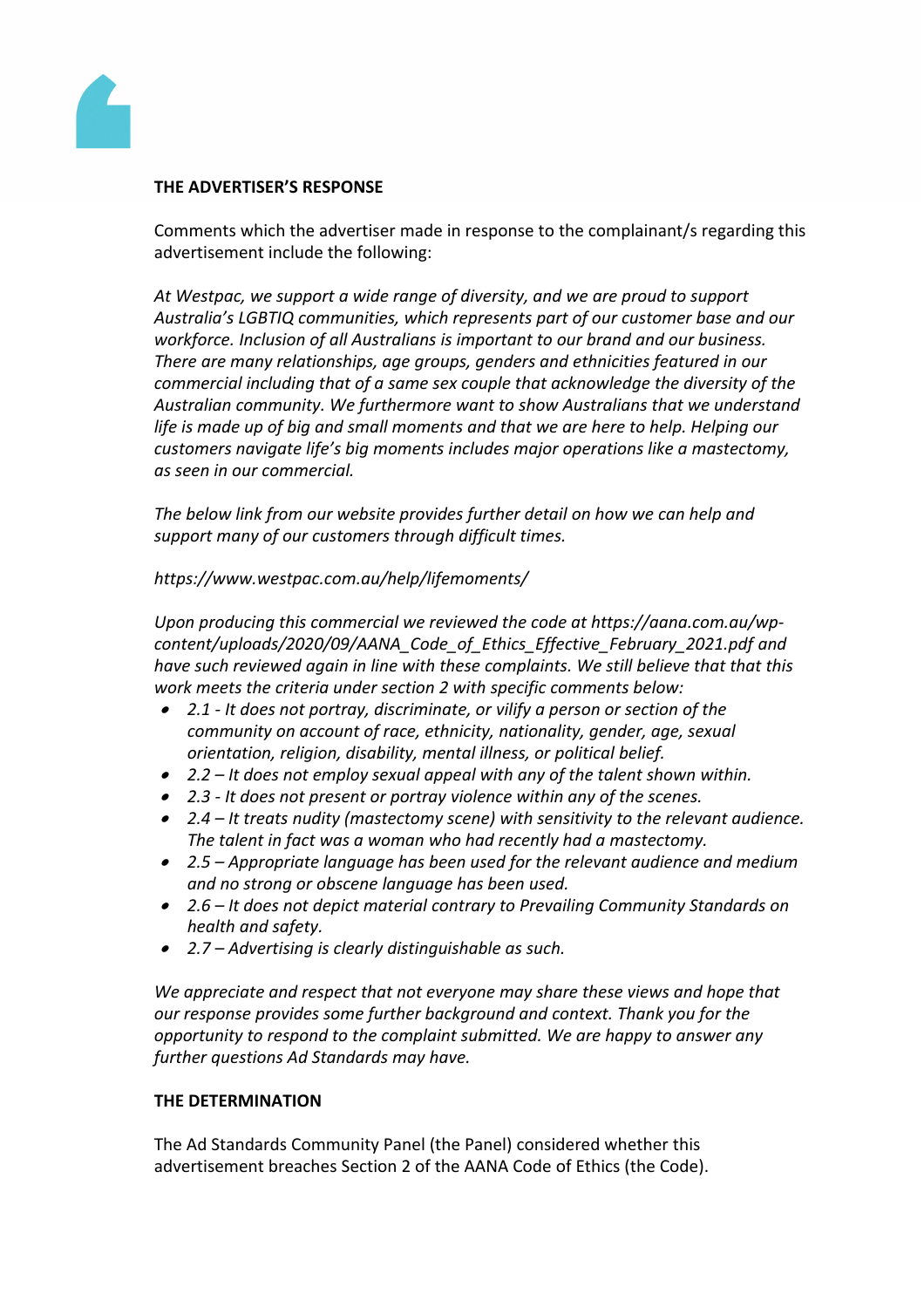

The Panel noted the complainant's concern that the advertisement exposes a woman's bare chest, and depicts two women kissing.

The Panel viewed the advertisement and noted the advertiser's response.

# **Section 2.4: Advertising or Marketing Communications shall treat sex, sexuality and nudity with sensitivity to the relevant audience.**

# **Does the advertisement contain sex?**

The Panel considered whether the advertisement contained sex. The Panel noted the definition of sex in the Practice Note is "sexual intercourse; person or persons engaged in sexually stimulating behaviour".

The Panel considered that the advertisement did not contain sex.

# **Does the advertisement contain sexuality?**

The Panel noted the definition of sexuality in the Practice Note is "the capacity to experience and express sexual desire; the recognition or emphasis of sexual matters".

The Panel noted that the advertisement depicts a scene showing two women kissing and a scene showing a woman without a shirt. The Panel considered that some members of the community may find these scenes to contain sexuality.

# **Does the advertisement contain nudity?**

The Panel noted that the definition of nudity in the Practice Note is "the depiction of a person without clothing or covering; partial or suggested nudity may also be considered nudity".

The Panel noted that the advertisement featured a woman standing in front of a mirror without a shirt. The Panel considered that the advertisement did contain partial nudity.

# **Are the issues of sexuality and nudity treated with sensitivity to the relevant audience?**

The Panel noted that the definition of sensitivity in the Practice Note is "understanding and awareness to the needs and emotions of others".

The Panel considered that the requirement to consider whether sexual suggestion is 'sensitive to the relevant audience' requires them to consider who the relevant audience is and to have an understanding of how they might react to or feel about the advertisement.